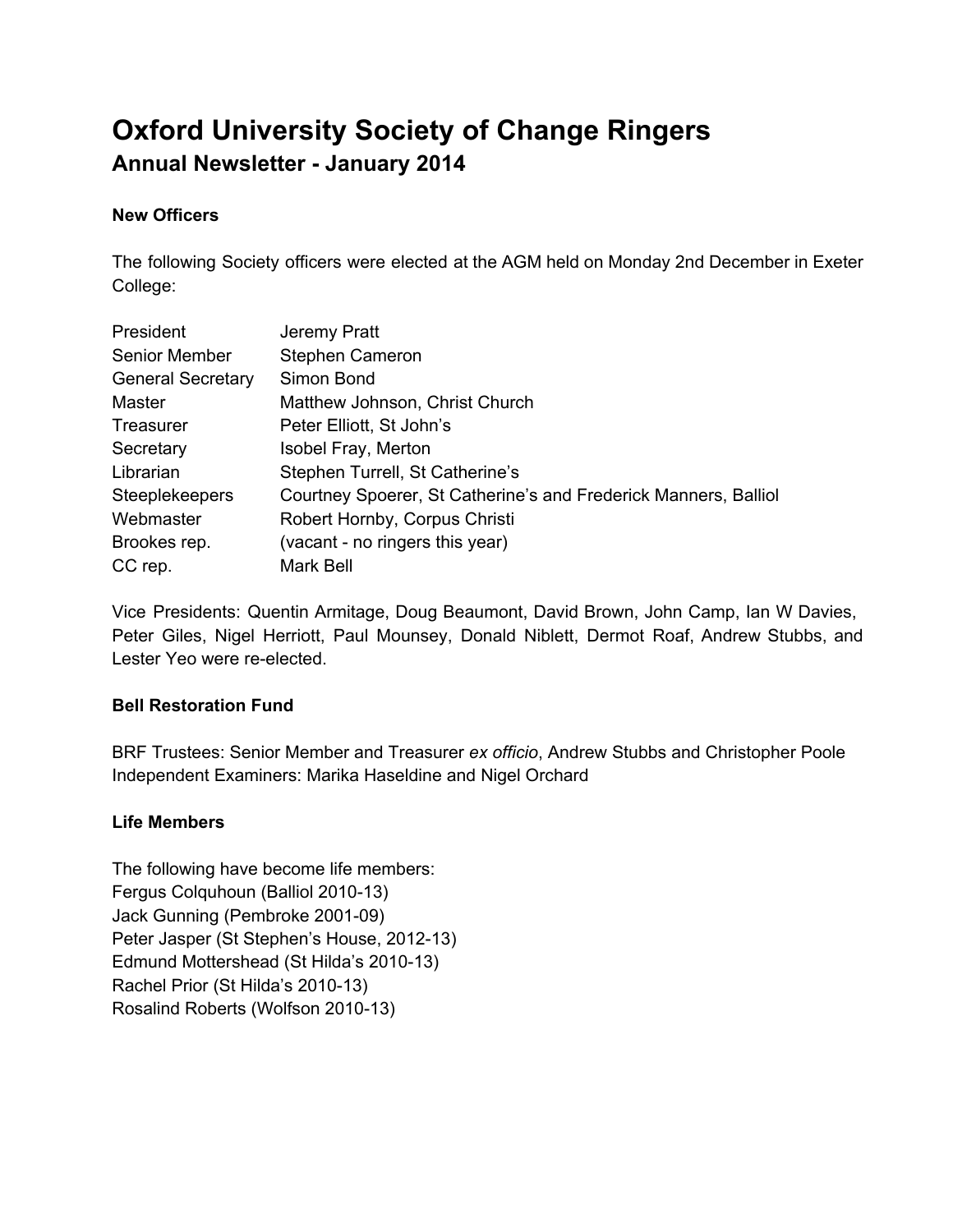#### **Residents' Review**

#### *Rosalind Roberts, immediate past Master, writes:*

This year has seen a surge in enthusiasm for ringing and drinking among the resident members of the OUS, which continued into Michaelmas despite the loss of a few regulars over the summer. Tuesday evening practices have been well-attended and we are now regularly ringing Spliced Surprise Minor and Surprise Major. Good progress by the learners from last year has been made at the Monday night St Thos practices. Pre-practice quarters have been very successful – Trinity term saw a perfect record!

Although there were relatively few sign-ups at Freshers' fair (probably due to our crushed corner stall), the two learners who are regularly attending practices are progressing well. A few other learners have come less frequently, but hopefully we can hold on to them next term! We also managed to attract 3 ready-made ringers.

Service ringing has been generally well-attended and we have produced some good ringing at St Thos and Mary Mag, as well as for our fortnightly slots at New College, where we rang a half-muffled quarter for Remembrance Sunday, St Ebbe's and the newly rehung SMV. It's been a real pleasure for the OUS to be able to ring regularly at so many varied towers and especially to be able to ring once again on the beautiful bells of the University Church. Thanks to all of the OUS members who contributed so generously to the SMV project.

Our termly 12 bell practices have proved popular with the residents and have allowed many to ring on 12 for the first time or to improve their 12-bell ringing. The first of these practices was in Reading and the most recent two were at Christ Church. Thanks to past members and Oxford Society members for all their help with these practices.

The OUS Annual Dinner was held once again at Harris Manchester College and an excellent evening was had by all. The Annual Tour was based in Romsey and provided a wide variety of towers and pubs for the enjoyment of the many residents in attendance. Thanks to Nigel Herriott for organising an excellent week.

Each termly outing has been well-attended, most pleasingly the joint outing to Northampton, organised by Peter Jasper, at which the OUS outnumbered the CUG. Courtney Spoerer organised the summer outing to the Dunstable area and again we had a minibus-full of OUS! The freshers' outing (with only one pseudo-fresher whose DPhil supervisor had moved from Cambridge in attendance) took us to the East of Oxford by bus and was organised by Matt Johnson.

The SUA was held in Southampton this year and the 6-bell and 8-bell bands both performed commendably. Simply entering the 8-bell competition was something to be proud of as that meant Southampton didn't get the trophy by default! We finished 3rd in the 8-bell competition and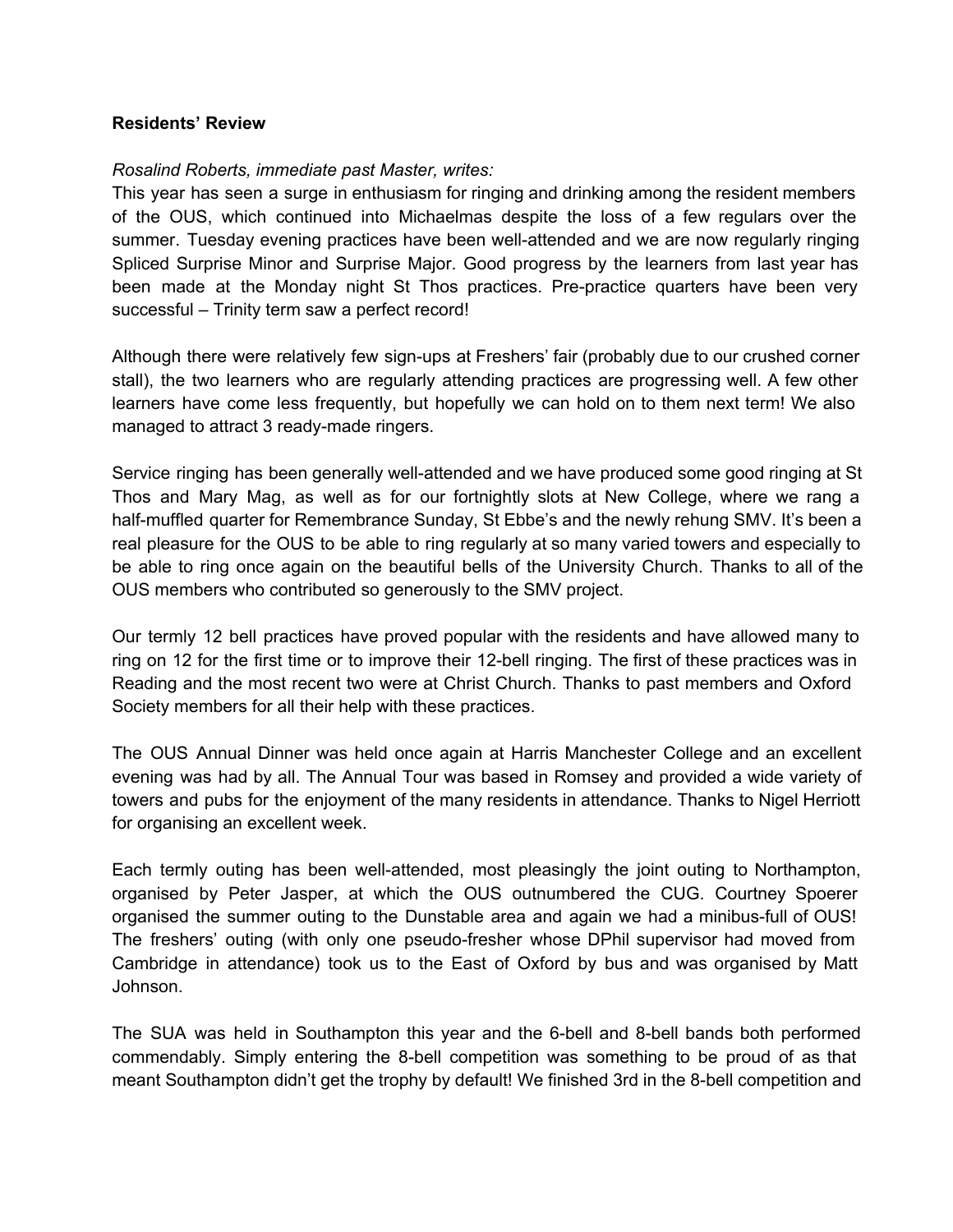4th in the 6-bell. Thank you to everyone who rang and especially to those for whom it was their first striking competition.

The OUS has had an excellent year of peal and quarter-peal ringing. Five peals were scored this year, including four first peals and one first tower bell peal. 41 quarters were scored, including many firsts of method and seven in hand. Congratulations to Rachel Prior, Isobel Fray and Peter Elliott on ringing their first quarters this year, and to Edmund Mottershead and Emma Stanford for ringing their first in hand.

Thank you to everyone for their support and enthusiasm this year and to all those who have organised and attended the many OUS events throughout the year.

#### **President's Notes**

#### *Jeremy Pratt writes:*

The activities of the year are largely covered elsewhere in this newsletter, but I think it is worth highlighting some.

The Annual Dinner was well attended, and once again, Harris Manchester College made us most welcome. It was a fortunate coincidence that the service of rededication at SMV took place that weekend. Open ringing on the restored ring of six took place on Dinner day, and a quarter peal was rung following the conclusion of the service on the Sunday. The support of so many members in contributing to the successful restoration of this glorious ring was very much appreciated, and this was emphasised in a short speech from the Vicar of SMV who was a guest at the Dinner.

After the problems of 2012, it was good to have a full tour back on the programme. I am most grateful to Nigel Herriott for his exemplary organisation, and for not getting too upset that his choice of headquarters pub failed to survive the first evening. There was an excellent turnout from residents and non-residents alike, which I hope can be sustained in future. I am certainly very much looking forward to the Liverpool tour in 2014. If anyone is yearning to organise a tour, do please let me know.

One of the joys of the last year has been to see the enthusiasm in the resident society (if not always for early ringing at St Thos on a Sunday morning). A contested election for Master at the December 2012 AGM left the President with the unenviable task of exercising a casting vote and choosing between two potentially excellent candidates. It is impossible to know, even with the benefit of hindsight, if the decision was right. Suffice it to say that I am relieved that it was certainly not wrong, and the Resident Society has clearly had a very successful year.

I look forward to seeing many of you at the Dinner and on the Tour. Wishing everyone a very happy 2014.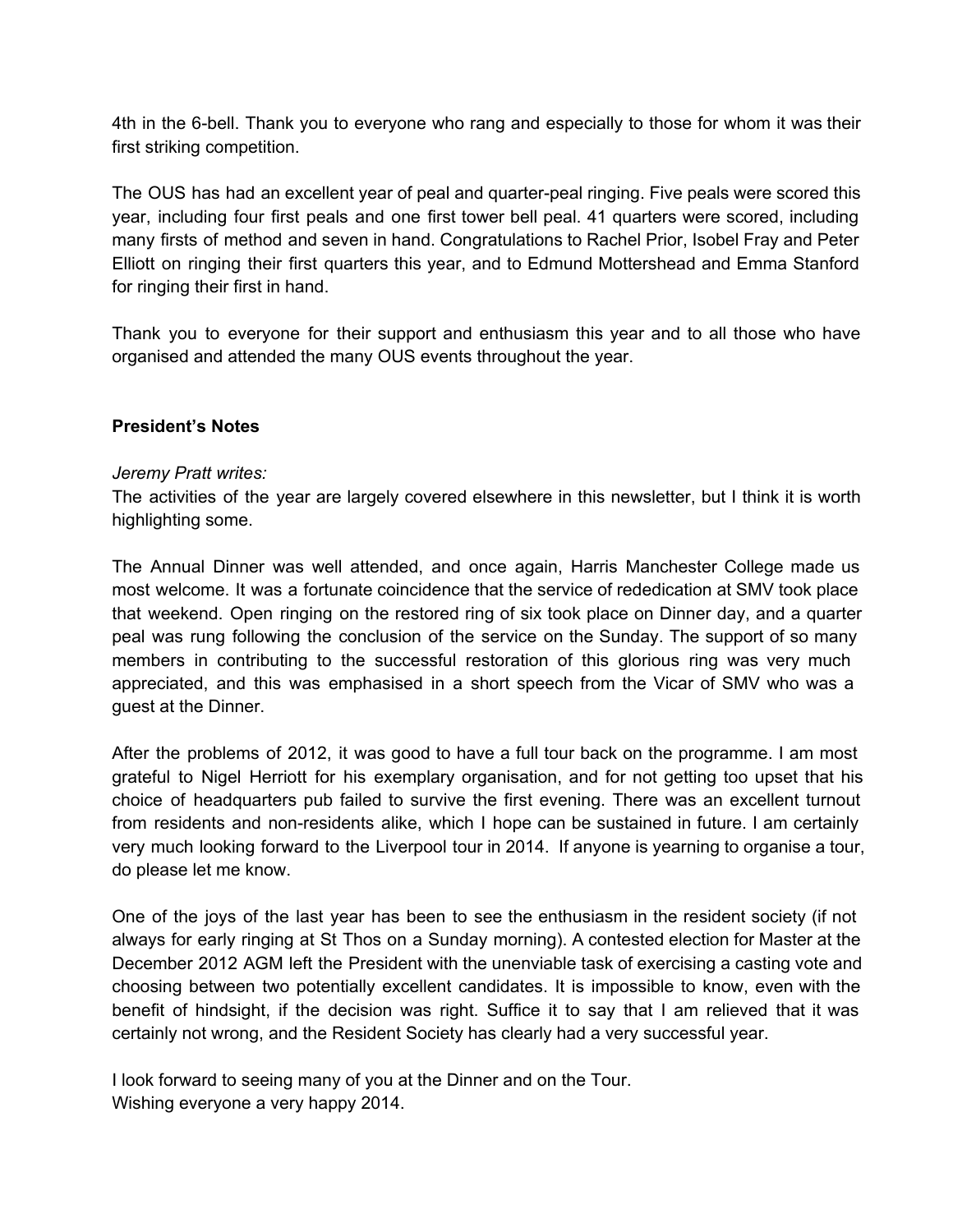## **2014 Annual Dinner**

The 2014 OUSCR Annual Dinner will take place on Saturday 1st of February, at 7.00 for 7.30pm. It will once again take place at Harris Manchester College where we hope to enjoy the same level of hospitality that we have for a number of years.

The guest speaker will be David Hilling, Conductor of the Westminster Abbey Company of Ringers. Chris Poole will propose the toast to the guests, and Matthew Johnson will reply to David's toast to the Society.

Tickets are now on sale for £56 (last year's price having been held through careful negotiation) to include a sparkling wine reception, wine and port.

*Menu*

*Celeriac Soup with Truffle Oil, Chives and Pancetta*  $-/-/-/-$ *Confit of Duck with Herb Spatzli and Cider Braised Red Cabbage Fontina Cheese, Egg and Vegetable Strudel (v)*  $-/-/-/-$ *Forest Fruit Apple Tart with Vanilla Ice Cream*  $-/-/-/-$ *Cheeseboard with Port*  $-/-/-/-$ *Coffee and Chocolates*

Pre-dinner drinking on Friday evening will take place at the Cape of Good Hope on the Plain from 7pm. General ringing and peal attempts will take place during the day on Saturday and coffee, included in the ticket price, will be available at the Royal Blenheim on Sunday morning.

To book tickets please send a check payable to 'OUSCR Dinner Committee' to: Matthew Johnson, Christ Church, St Aldates, ON1 1DP, enclosing a SAE, details of any dietary requirements, and seating preferences. Payment can also be made by bank transfer. Please contact [matthew.johnson@chch.ox.ac.uk](mailto:matthew.johnson@chch.ox.ac.uk) for details. The closing date for tickets is 18th January.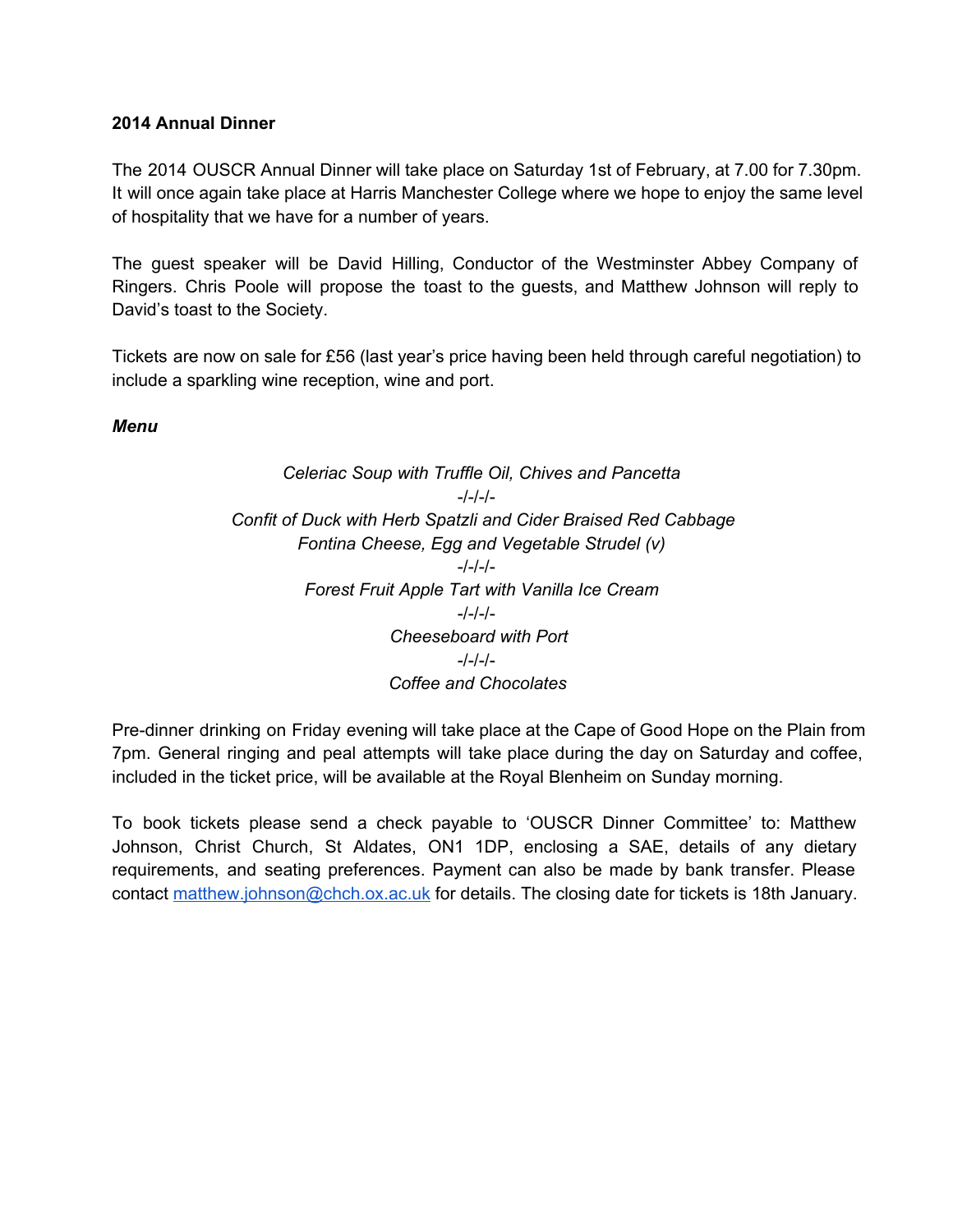#### **2014 Tour** - Sunday 6th - Thursday 10th April 2014

#### *Michael O'Hagan writes:*

The 2014 OUS Tour will be based in Liverpool. Lucy Bricheno and I are jointly organizing the event and we think that our local knowledge has allowed us to put together an enticing programme of ringing and drinking.

Please note that the tour this year is being held the week before Easter. Activities on Sunday 6<sup>th</sup> April will be based within the city centre; on the subsequent four days we will travel between towers by coach, allowing us to sample the local drinking establishments as well as the bells. Aside from the ringing, drinking, eating and sleeping aspects discussed below, the bottom line is that the tour is an excellent opportunity for members to enjoy each others' company, especially in allowing current residents and Badgers to get to know each other. You will be welcome at as much or as little of the tour as you would like to attend, whether a seasoned full-timer or casual day-tripper.

The tour will begin on the Sunday afternoon with ringing (1.30 - 3pm) on the twelve at Liverpool Cathedral, needing no introduction as the heaviest ring of bells hung for change ringing. There are a manifold of pubs nearby where we will be able to begin tour socializing with abandon. The following four days will include excursions to the Wirral, Ormskirk and Chester as well as towers in and around the city. The ringing itinerary is taking good shape, including the twelve at the Pier Head as well as the new ring of bells at St Nicholas', Halewood.

The tour headquarters pub will be the Ship and Mitre [\(www.theshipandmitre.com](http://www.google.com/url?q=http%3A%2F%2Fwww.theshipandmitre.com%2F&sa=D&sntz=1&usg=AFQjCNGoUTmDgKLqeaAQvbKqit5L9bw8Uw)) boasting a plentiful selection of real ales. Should members prefer a change of scene, Thomas Rigby's, located a few hundred yards away, provides an alternative place to drink. Many restaurants and curry shops are to be found within walking distance.

Liverpool is readily accessible by rail, with Lime Street Station being approximately five minutes' walk from the Ship and Mitre. The city provides an abundance of accommodation to cater for all tastes and budgets. We have secured good rates on rooms at two establishments for members who wish to take advantage of either of these: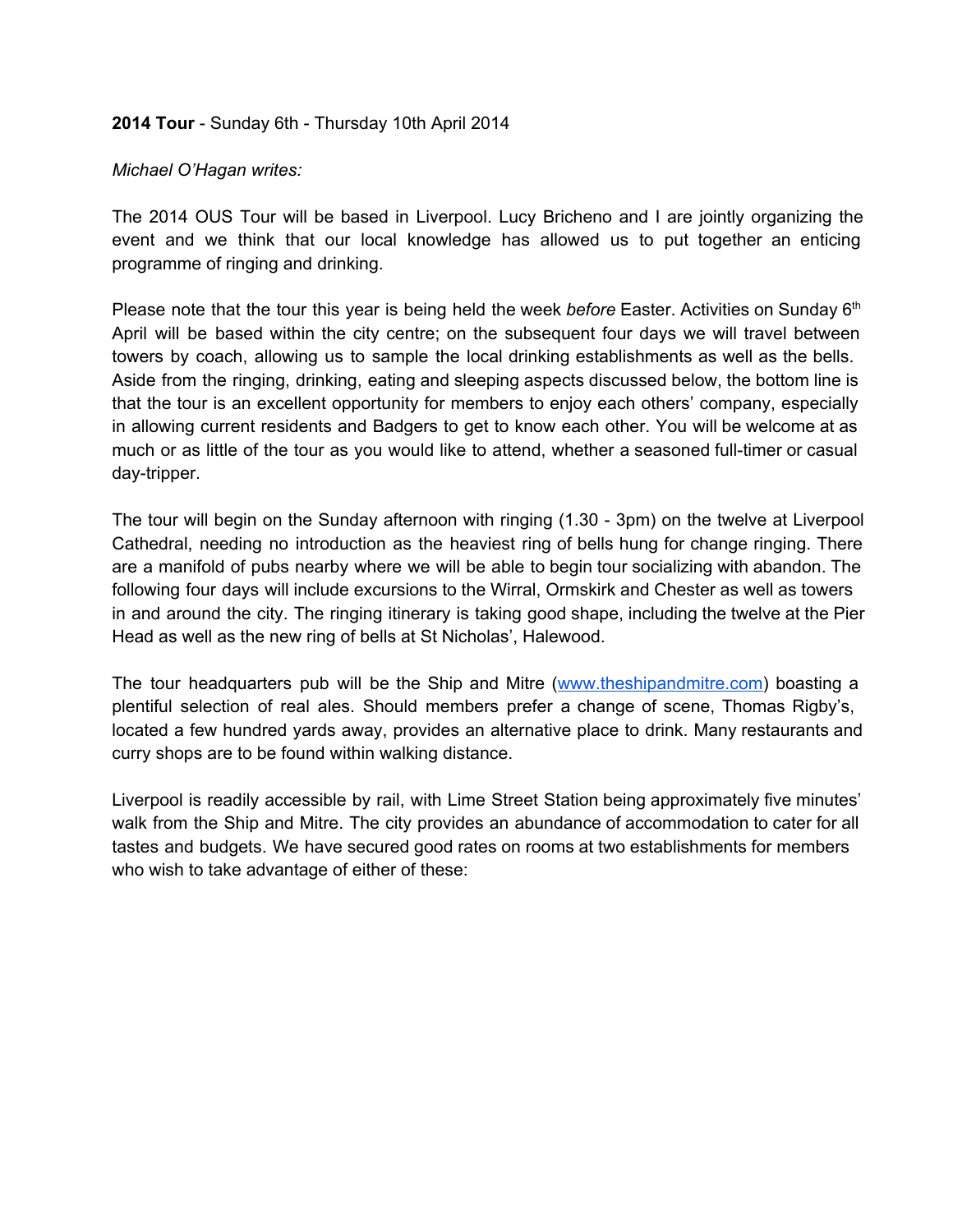| <b>Accommodation</b>                                | Price per<br>night                          | <b>Comments</b>                                                                                                 |
|-----------------------------------------------------|---------------------------------------------|-----------------------------------------------------------------------------------------------------------------|
| <b>Sir Thomas Hotel</b><br>www.sirthomashotel.co.uk | £57<br>(double or<br>single room)           | Two-minute walk from HQ pub<br>Cooked breakfast available at small<br>٠<br>surcharge<br>20 rooms available<br>٠ |
| <b>Everton Hostel</b><br>http://evertonhostel.com   | approx. £9<br>(for bed in a<br>10-bed dorm) | 25-minute walk from HQ pub<br>20 beds available<br>٠<br>Free breakfast included<br>Bed sheets provided<br>٠     |

Of course, members are free to choose their own accommodation if they prefer – please get in touch with us if you require any suggestions. Priority on space at the hostel will be given to OUS residents in the first instance.

If you'd like to come on any of the tour, it would be great if you could express your interest, along with accommodation preferences, as soon as you are able. You can get in touch with either of us by email or in person at the Annual Dinner in February. We look forward to seeing lots of you on tour!

*Michael O'Hagan and Lucy Bricheno* [michaelohagan@gmail.com](mailto:michaelohagan@gmail.com) [l.bricheno@gmail.com](mailto:l.bricheno@gmail.com) See [http://www.bricheno.me.uk/](http://www.google.com/url?q=http%3A%2F%2Fwww.bricheno.me.uk%2F&sa=D&sntz=1&usg=AFQjCNGrUBpF0ZYOXwO1VloXHfTUkJOaXw) for more details as they become available.

## **Obituaries**

## *Betty Robbins (née Spice) Somerville 194347*

I first met Betty in 1946. I played bridge with a friend in Magdalen College, Oxford, John Dickenson, who had a bridge-playing fellow Berhamstedian in Hertford called Bill (or Maurice) Grey. The latter was struck down with appendicitis, and visiting him in the Acland Home I used to encounter lots of vivacious fellow visitors, whom I discovered were bellringers, members of the OUSCR! Both these friends were in fact bellringers as well as bridge players. I was so taken by their good natured enthusiasm that I decided in October I would take up ringing too. I was part of a large number of potential recruits who assembled in the belfry at New College to start to learn on tied bells. I had my first pulls under the instruction of Mr George Spice, Secretary of the Kent County Association, who was in Oxford at the time. His daughter Betty was Master of the OUSCR, having succeeded her brother John. I was one of the recruits who stuck, but I remained a fairly callow beginner throughout this, my final year. However I was hooked on ringing and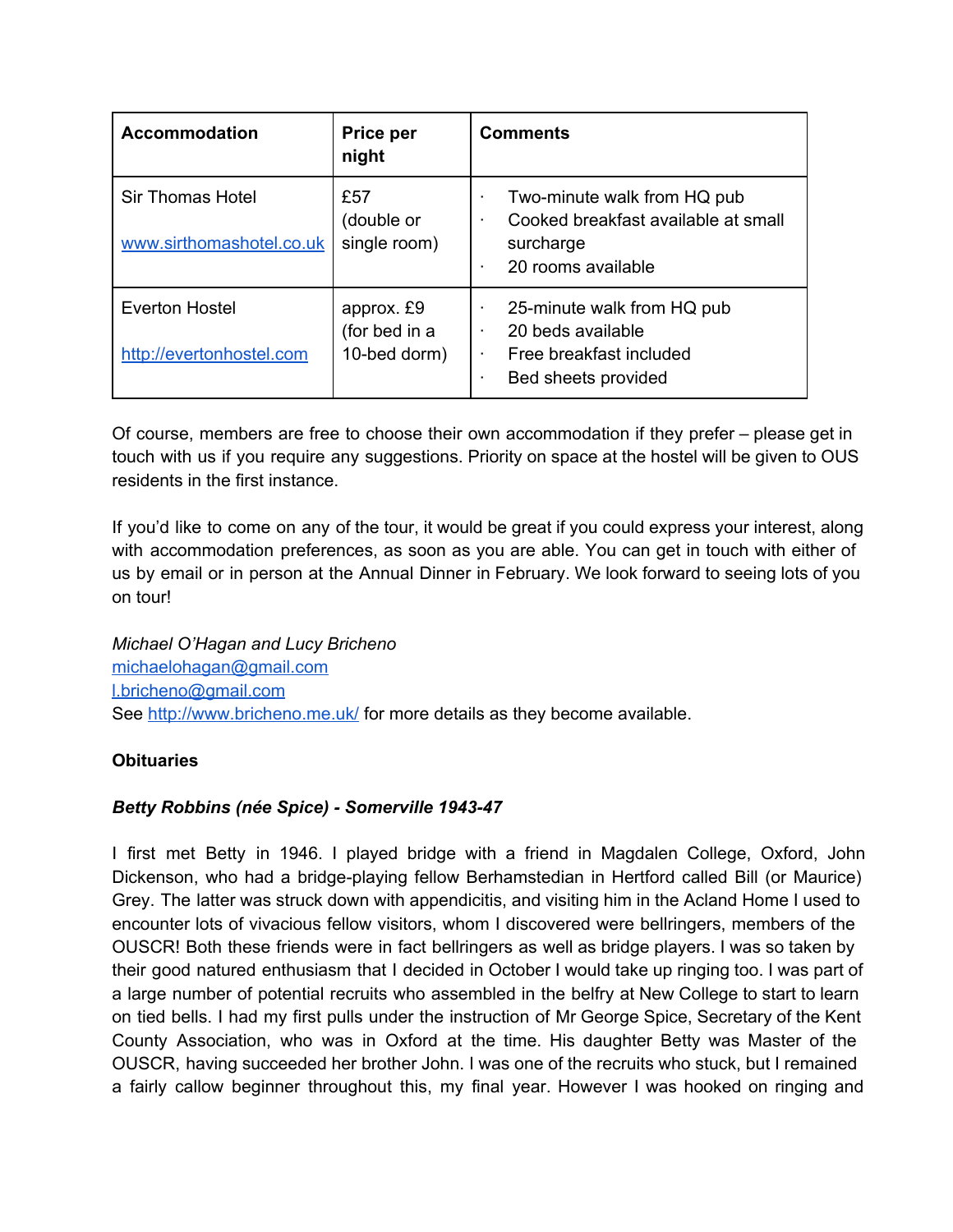continued my progress at the St John-on-the-Wall ringing school in Bristol during the vacations. I also kept in touch with the OUS which used to go in August to an Agricultural Farming Camp at Honeybourne near Evesham weeding or picking fruit in the day, and ringing in the evenings. There it was that my relationship with Betty blossomed.

1946 came as part of a great post-war resurgence of university ringing at Oxford. John Spice was an outstanding ringer and the OUS had made immense strides in handbell ringing and then when the ban was lifted on tower bells. John in his history of the OUS quotes Peter Wright: "In Michaelmas Term 1946 … Wilfrid Moreton came back. If Betty and the young ladies had been formidable, the combination of Betty and Wilf was irresistible."

Betty had been born into the Spice family of Tunstall near Sittingbourne in Kent. Her grandfather William Spice had several ringing sons, but they never quite achieved an 8-bell peal together. Betty did ring a handbell peal of Grandsire Triples with her father, mother and brother John. Just as she grew up the War intervened and with it the ban on tower bell ringing. Her first peal in 1941 was Grandsire Triples in hand with an all-spice band. Her first tower bell peal was Bob Major at Tunstall on Sept. 18th 1943 – her 18th peal! Her third tower bell peal was Grandsire Cinques at Christ Church Cathedral in Oxford six weeks later. These were her glory years – those four years at Oxford, followed by two when she taught chemistry in Bedford and was based at St Paul's Church there. When she left Bedford she had rung 273 peals including the first ever peal of Glasgow, and spliced surprise in up to 13 methods. In hand she had rung Stedman Cinques.

Betty was in fact one the outstanding ringers in this post-war era, and perhaps the leading female ringer. Her bell-handling technique was superb. If you could view the ropes in a long-draught ground-floor ring you would note that Betty's rope was always taut and never flapped, and her striking was impeccable. She rang heavy bells with assurance, and was much mortified when because she was a lady she was not allowed to ring the tenor at Southwark Cathedral. She maintained she was not a conductor, and had the benefit if ringing with such conductors as her brother John, Wilf Moreton, Walter Judge and many others. However she was very capable conducting on standard methods (up to Cambridge and Yorkshire Major); she fully grasped the composition and always followed closely the coursing order. 49 of her 329 peals were conducted by herself, and additionally she rang in a silent peal of Plain Bob Major. I can recall one famous row at Tunstall when she was conducting a peal of Cambridge Major, and Wilf Moreton intervened. She held her ground and eventually silenced him; she had been right! There was another celebrated occasion on a Clerical Guild tour when she had been conducting Ashtead. She had to correct Peter Bond, and he argued about it. Afterwards he went on about it, calling her "My dear" (like the Prime Minister) and she rounded off the discussion with "And I'm not your dear".

In 1949 life became more complicated, because we became engaged. We had to wait until I was priested and married in October 1951 (and rang a peal together on our honeymoon  $-6$ -spliced Surprise Major). Soon the demands of home-making and bringing up four children – coupled with the fact that we only had bells in our parishes from 1963/73 and 1983/90 – meant that Betty's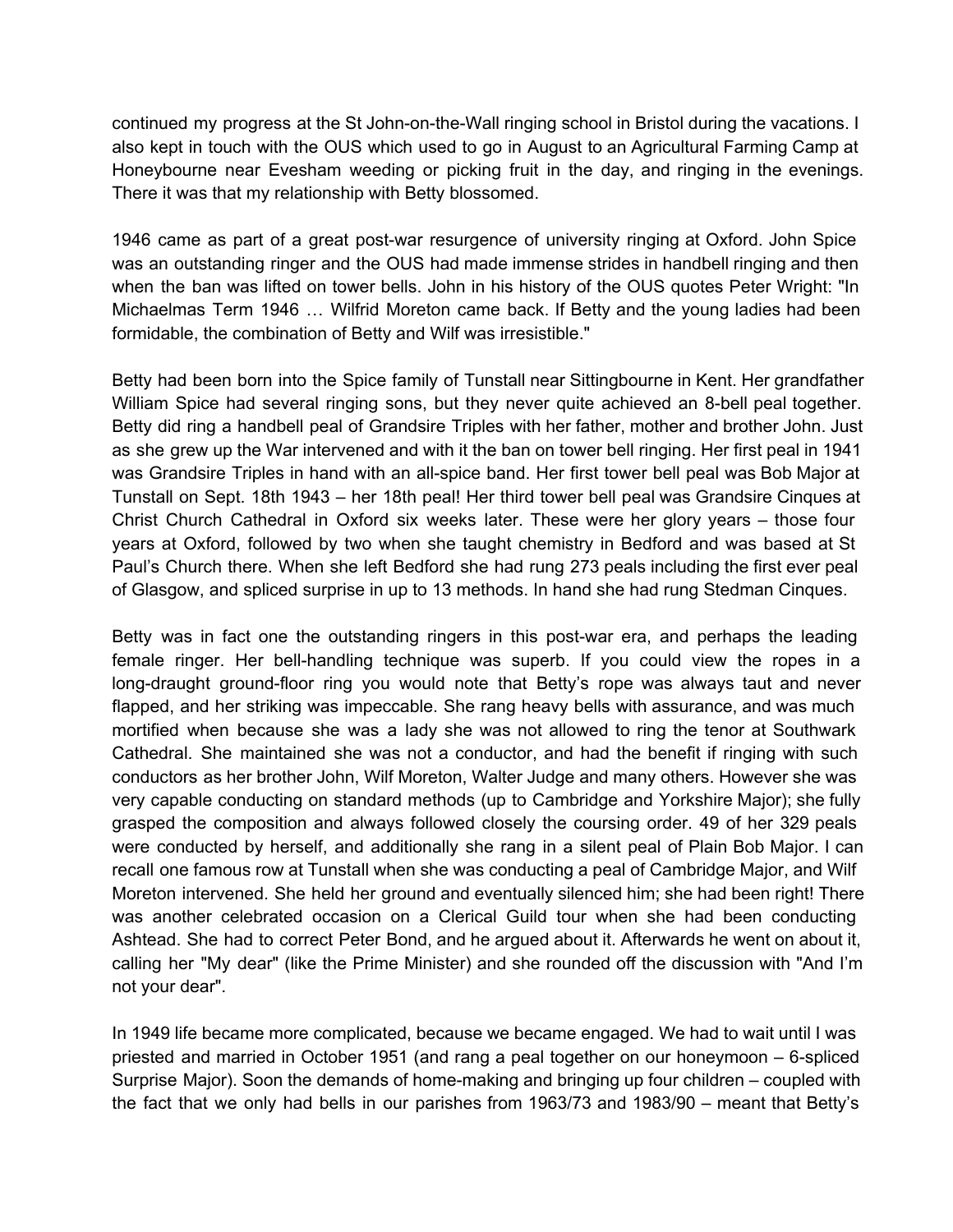main energies were directed elsewhere, including being a superb "Vicar's Wife" in the best traditional sense. Her peal total reached 329 with a handbell peal in 1992 after we had retired to Staffordshire – although we had achieved 8-spliced together in the previous decade. The  $56$ steep steps to the belfry at Tamworth didn't help as Betty suffered with arthritis, and eventually about ten years ago she had to give up entirely after we had moved to Lichfield. She was diagnosed with leukaemia last December, and died on 14th March 2013, aged 88 after we had enjoyed 61 years of married life together.

## *Peter Robbins*

## *Elizabeth Guy (née Roe) St Hilda's 194851*

Elizabeth Roe, as she then was, learnt to ring when she went to Oxford to study Maths in 1948. She was taught by Ewart Edge, and two lifelong friends who were with her at St Hilda's College, Renate Buchthal and Pat Wareham, also learnt to ring. OUS ringing was thriving at this period. "The general experience was that those recruits who did not quickly drop away usually made good progress." (John Spice, 1979) This was certainly the case as far as Elizabeth was concerned. She rang her first quarter peal in October 1949 and her first peal in March 1950. These were both rung on church bells, but her second peal – which she conducted – was Bob Minor in hand, rung just six days after the first.

These were followed by numerous quarters – mostly Doubles or Minor – and a good number of peals, many in hand. These included Peter Border's first peal of Royal, which was also his first in hand, and a peal of 5220 Spliced Royal conducted by Michael Slaney rung on 9th November 1951 which was the first peal of spliced for the band and for the OUS, and the greatest number of methods then spliced in a peal of Royal – five! Handbell ringing took place in various settings – including in punts on the river – and towers round Oxford provided variety. Getting between towers was usually a question of cycling, so it was an energetic business and Elizabeth continued to enjoy cycling for many years afterwards.

As well as ringing with the OUS, Elizabeth rang in her home village of Gayton in Northamptonshire. Here she rang with a group of slightly younger boys who – like her – were enthusiastic ringers. One of the local ringers was an undertaker, and the keen young ringers were taken round to meetings and practices in the area in the hearse. A peal of Doubles at Alderton in 1951, conducted by Ivor Dicken (aged 15), was rung as a farewell to Elizabeth whose family were leaving the district. The other ringers were aged 15, 14, and 13.

In June 1951 a proposed CUG ringing tour to Warwickshire looked in danger of being cancelled because too few people could go. So members of the OUS were invited to swell the numbers. The significance of this is that it was on this ringing tour – which involved camping, but not cycling – that Elizabeth met Robin Guy, in a campsite near Rowington.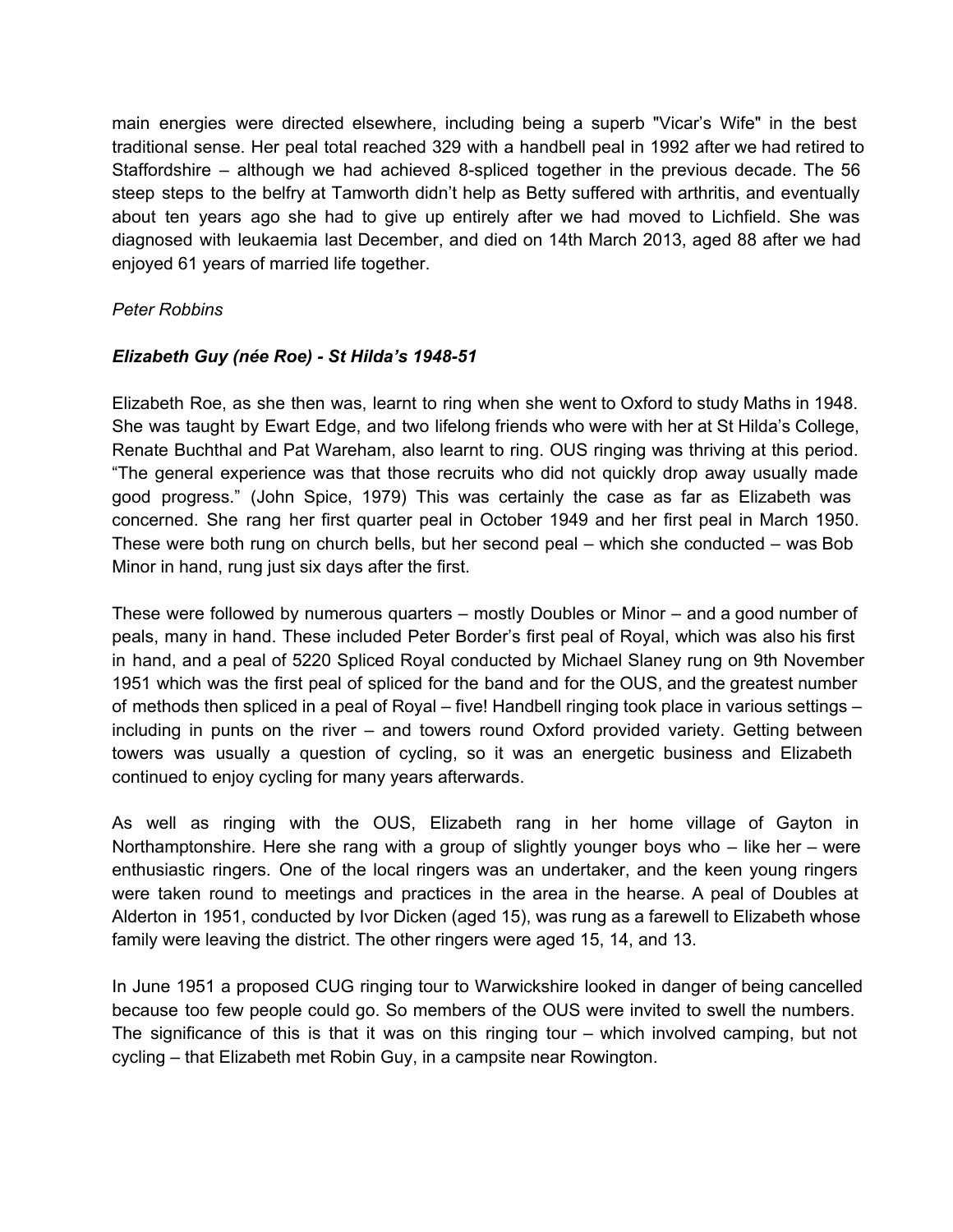On leaving Oxford, Elizabeth taught in Sevenoaks for a while, before marrying Robin in 1953 and moving to Coventry. For the next few years, Elizabeth did very little ringing while her children were growing up. The family moved from Coventry to Corley Moor, then to Draycott, near Derby, and then again to Southport. It was here that she started ringing again regularly at Emmanuel, where her children – Joan, Catherine, and Patrick – learnt to ring. Meetings – with amazing Lancashire hotpot – were attended, and new friends were made amongst the Southport and Preston ringers.

Then in 1972 Robin and Elizabeth bought a house near Leek in Staffordshire and started ringing at the parish church in Leek. They helped to teach a band of young ringers and – again – Elizabeth was involved in encouraging these aspiring youngsters. The peals she rang during the 1970s are full of firsts: Plain Bob Major in 1976, three first peals and two firsts in the method; 7 Surprise Minor in 1977, first in 7 Surprise Minor for all except the conductor; Plain Bob Royal in 1977, first on 10 for five of the ringers. It was a good time. Excellent progress was made with the ringing, and the social side of things – always an important part of ringing for Elizabeth – was great fun. It included cooking Staffordshire oatcakes in the belfry on a primus, and going to the pub with a young Robert Chadburn who insisted on asking for milk.

From the late 1970s onwards Elizabeth went on a good number of ringing outings and holidays, with the Leek ringers, with the UA, and with groups of friends from Lancashire and elsewhere. This was one of her favourite pastimes, combining ringing with visiting new places, and giving endless opportunities to chat! She had a truly enquiring mind, and found much to look at and remark on in all the various churches visited, as well as so much enjoying the company of friends.

In 1978 Robin and Elizabeth made their last move to Clifton-upon-Dunsmore in Warwickshire. Here the five bells had not been rung for about 20 years. They both became involved in getting work done to make the bells safe, and then recruiting a band of ringers. Here, again, Elizabeth's energy and organisational ability came to the fore, and by 1986 the money had been raised to install a new treble. She rang in the first peal on the new six in 1992, with a local band, and the first peal of Minor on the bells in 1996. She was also involved from the outset with the newly created Rugby Deanery branch of the Coventry Guild.

This was another very active time in Elizabeth's life, with many ringing events to be organised. It was a time of garden open days (involving mini rings, maypole dancing, barbecues, beer tents and brass bands), Rugby Deanery parties at the village hall (which entailed masked sketches, silly games and good food), ringers' New Year parties (including more silly games and wonderful food) and ringing outings with the Clifton and Rugby ringers (which always involved a picnic, and usually a pub supper).

Elizabeth's last peal was rung in Clifton in 1997, on the 50th anniversary of Robin's first peal. She continued to ring until her illness in the last few years made it difficult for her, but even when she wasn't able to ring, she enjoyed coming to the belfry at Clifton for the company and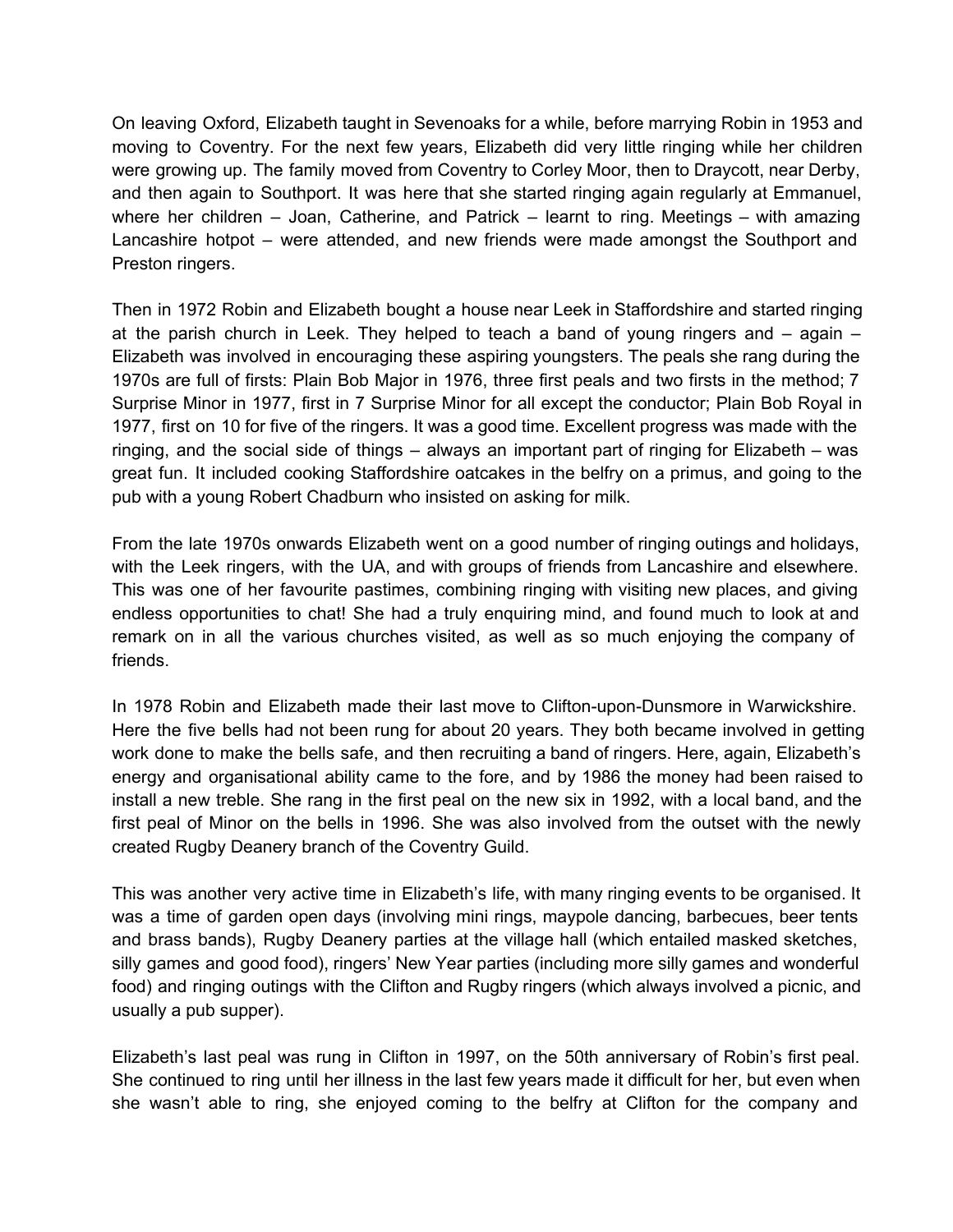conversation. She is remembered very fondly by many ringers and others who benefited from her encouragement and enthusiasm and enjoyed her company.

*Catherine Jamieson*

#### **Meeting Dates for 2014**

The Society's business meetings are held on Mondays, and customarily take place in Exeter College. Please confirm the venue in advance. TGM dates the first Monday in term: 20th January, 28th April, 13th October AGM date – the last Monday in Michaelmas term: 1st December

#### **The Society's History**

Copies are available for £30 each (including postage and packing), made out to 'OUSCR History', from the general secretary.

#### **Address List and Websites**

The General Secretary maintains the Society's address list, of over 500 members. The vast majority are now on email. Please do keep the General Secretary informed of any changes to email or postal address and, if you wish to get in touch with a member, just ask.

Email addresses are held on the website and by the secretary, but the master list is maintained by John Camp for use on the mailing list. This is used for important announcements and the dissemination of this Newsletter, and all members are strongly encouraged to join it. You can do so either by e-mailing ouscr-admin@bellringers.net or by visiting [http://www.bellringers.net/mailman/listinfo/ouscr\\_bellringers.net.](http://www.google.com/url?q=http%3A%2F%2Fwww.bellringers.net%2Fmailman%2Flistinfo%2Fouscr_bellringers.net&sa=D&sntz=1&usg=AFQjCNGNUhsAQ7pBNwyMaDXwx1X1eSjVqQ)

The OUS also has a 'chat' mailing list. This list allows Society members to discuss matters related to the Society and ringing in general. More details on this list, including how to join, can be found by visiting

[http://www.bellringers.net/mailman/listinfo/ouschat\\_bellringers.net](http://www.google.com/url?q=http%3A%2F%2Fwww.bellringers.net%2Fmailman%2Flistinfo%2Fouschat_bellringers.net&sa=D&sntz=1&usg=AFQjCNHrHzgGR1anogR0NX8P2PdQlhlcog)